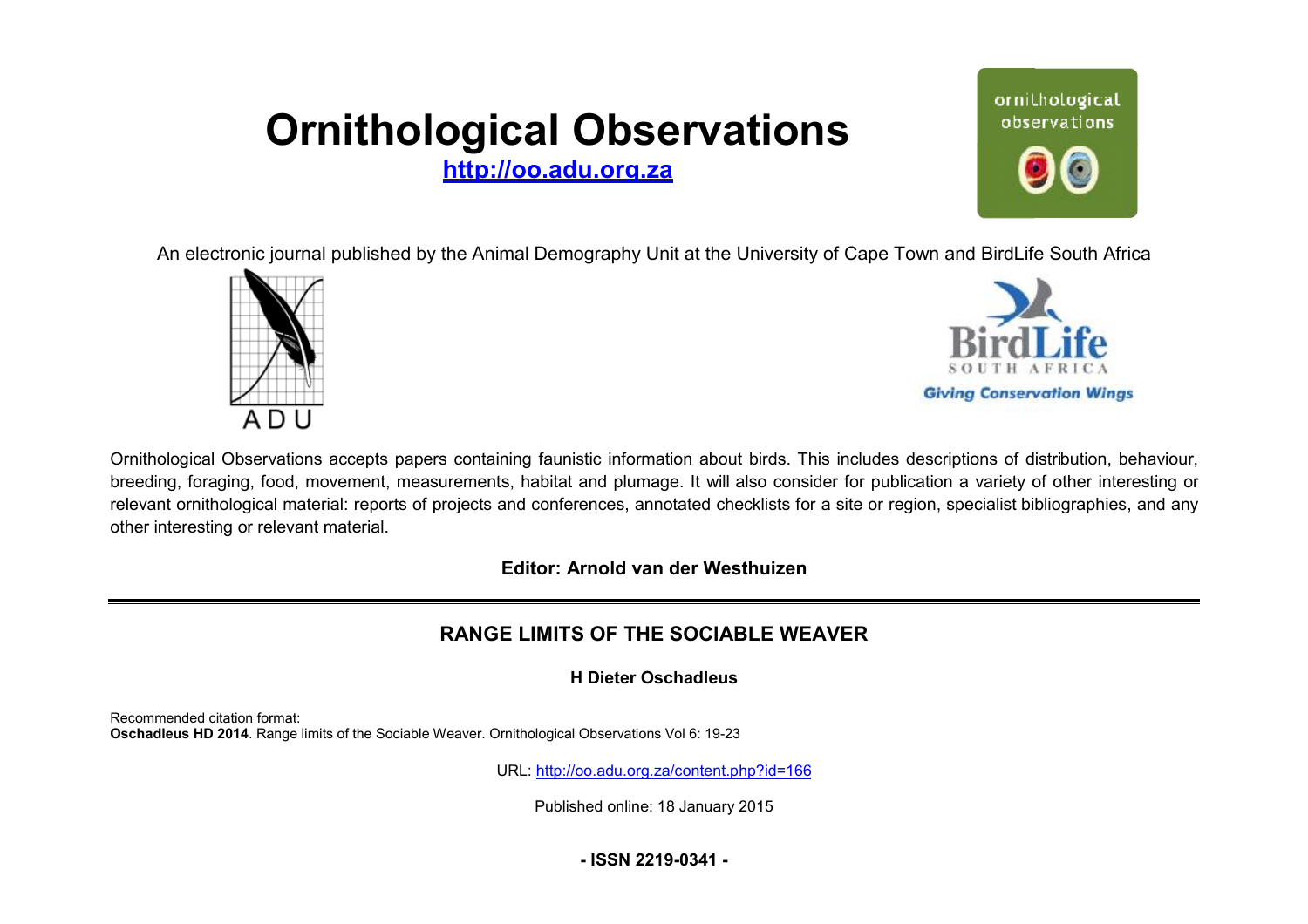

### **RANGE LIMITS OF THE SOCIABLE WEAVER**

*H Dieter Oschadleus*

Animal Demography Unit, University of Cape Town, Rondebosch, 7700;

Corresponding author: doschadleus@gmail.com

*PHOtos of Weaver Nests (PHOWN) is a Virtual Museum, citizen science project of the Animal Demography Unit, to collect and monitor breeding distributions and colony sizes of weaver birds globally. This is the second paper in a series of exciting nnew results from PHOWN, the first being an introduction to the series (Oschadleus 2014a).* 

All the Virtual Museum projects aim to map current distributions of the selected taxa, and sometimes historical distributions by including specimen records. PHOWN aims to map breeding distributions of weavers (Oschadleus 2014a). This will often be similar to the range of the species, but in migrant species such as the three queleas there may be differences in the breeding and full ranges of the species. In addition, PHOWN can provide breeding distributions on a very fine scale, as will be shown in this paper on the Sociable Weaver *Philetairus socius*. Their nests are conspicuous and they often nest along roads, making them easy to observe. Bird distributions are not static – the reasons for changes could include climate change, or man-made changes to the environment, changes in the population numbers, or other factors. The PHOWN database shows different changes happening at different limits of the range of the Sociable Weaver, showing the importance of lots of data from lots of areas. e selected taxa, and sometimes historical distributions by including<br>
eavers (Oschadleus 2014a). This will often be similar to the range<br>
envers (Schadleus 2014a). This will often be similar to the range<br>
the species, but

 $723.001$  $RK$  Brooke

Sociable Weaver colony in 1990 on Damhoek farm. Fig 1 - Nest Record Card 783.001, showing details of the southernmost

From 21-30 April 2011 and again from 24 May - 6 June 2014 Barry and Sue Shultz and I surveyed the Upper Karoo, Northern Cape, to document as many of the southernmost Sociable weavers as possible, and all these colonies were added to PHOWN.

#### **Slight range contraction**

The southern global limit of the Sociable Weaver was found by Richard Brooke, while atlassing in 1990 (Nest Record Card 783.001, Fig 1). This colony was not reported on again until 2011 when two colonies were photographed on telephone poles at the farm house colonies were photographed on telephone poles at the farm house<br>(Fig 2-3). The colony closer to the farm house was active (PHOWN 748), and the colony next to the main road was inactive (PHOWN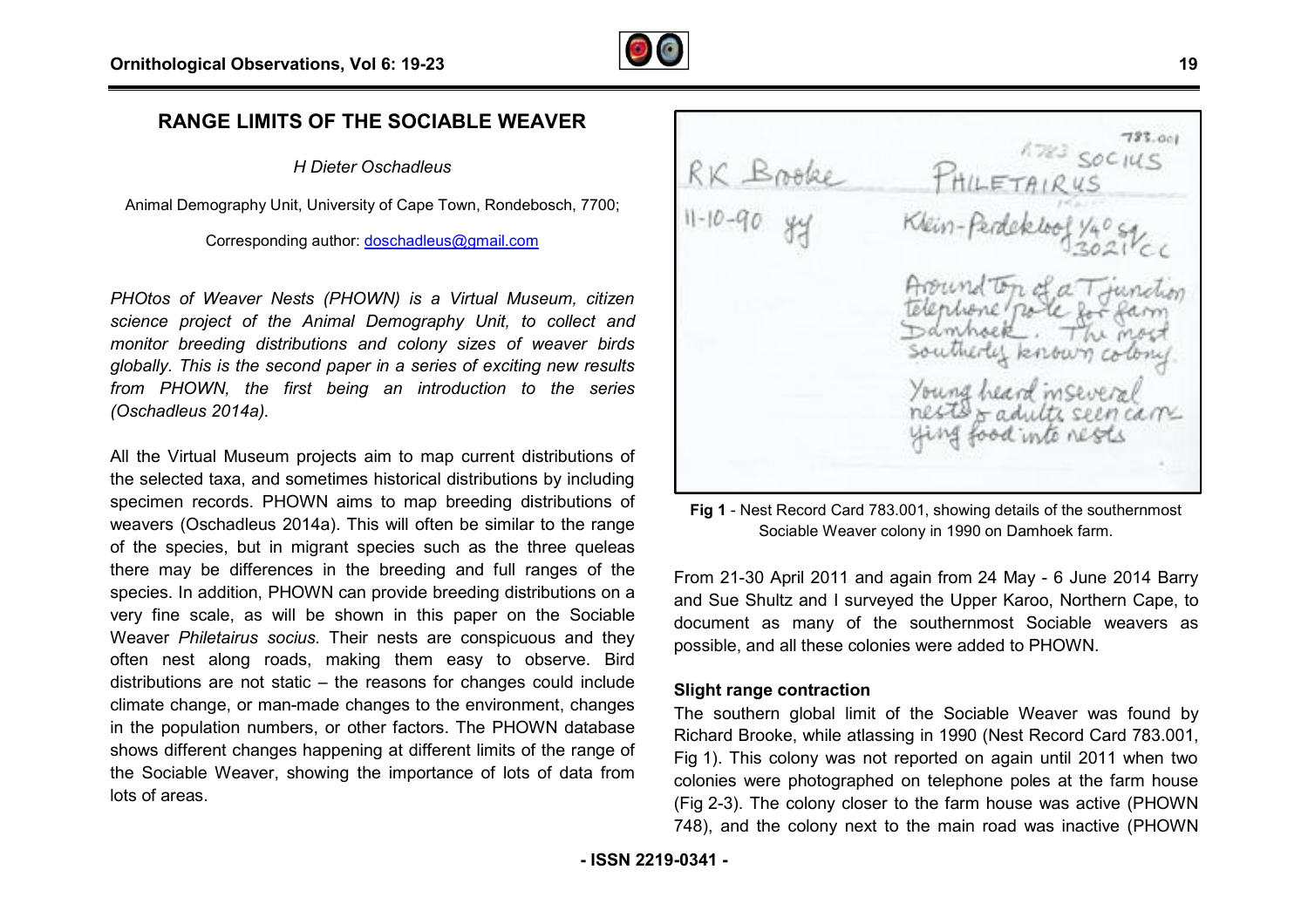

749). The site was revisited in 2014, and the previously active colony was now missing (PHOWN 11593) as the telephone pole had been removed and the telephone pole next to the road was half dug out 749). The site was revisited in 2014, and the previously active colony was now missing (PHOWN 11593) as the telephone pole had been removed and the telephone pole next to the road was half dug out with an inactive nest sti southernmost colony was nearly 2 km NE of this one, and was possibly active in 2011 (PHOWN 750) but by 2014 the nest was on possibly active in 2011 (PHOWN 750) but by 2014 the nest was on<br>the ground with the telephone pole removed (PHOWN 11897). The southernmost active colonies in this area in 2014 were at Beesdam farm (PHOWN 11596 and others), 4 km NE of Brooke's colony. Thus the southernmost limit was apparently static for two decades but then seems to have moved northwards due to human interference with the nest sites.

#### **Possible range expansion**

The colonies in the Damhoek-Beesdam area provided the southern global limit for the species, as was recorded in 1990 and 2011. However, in 2013 Japie Claassen reported a colony from the Carnarvon–SKA road that was further south (PHOWN 8892 Barry and Sue Shultz and I surveyed the road and found several colonies along the Carnarvon–SKA road and on the Carnarvon– Vanwyksvlei road that are outside the Southern African Bird Atlas Project (SABAP1) range (Fig 3). It is not known if these colonies have been here for a long time, and not been reported, or if the birds moved south in recent years. There are no South African Bird Atlas Project (SABAP2) cards from this area. Beesdam area provided the southern<br>is was recorded in 1990 and 2011.<br>iassen reported a colony from the<br>further south (PHOWN 8892). In 2014

#### **Static range limit**

Another range limit is illustrated by the southernmost colony on the R27 Brandvlei to Kenhardt road. At 96 km north of Brandvlei (towards Kenhardt) is a telephone pole with a Sociable Weaver nest. n red<br>P2) d<br>**imit**<br>i to<br>ardt)



**Fig 2** - PHOWN 748 and 749, showing the southernmost Sociable Weaver colonies in 2011.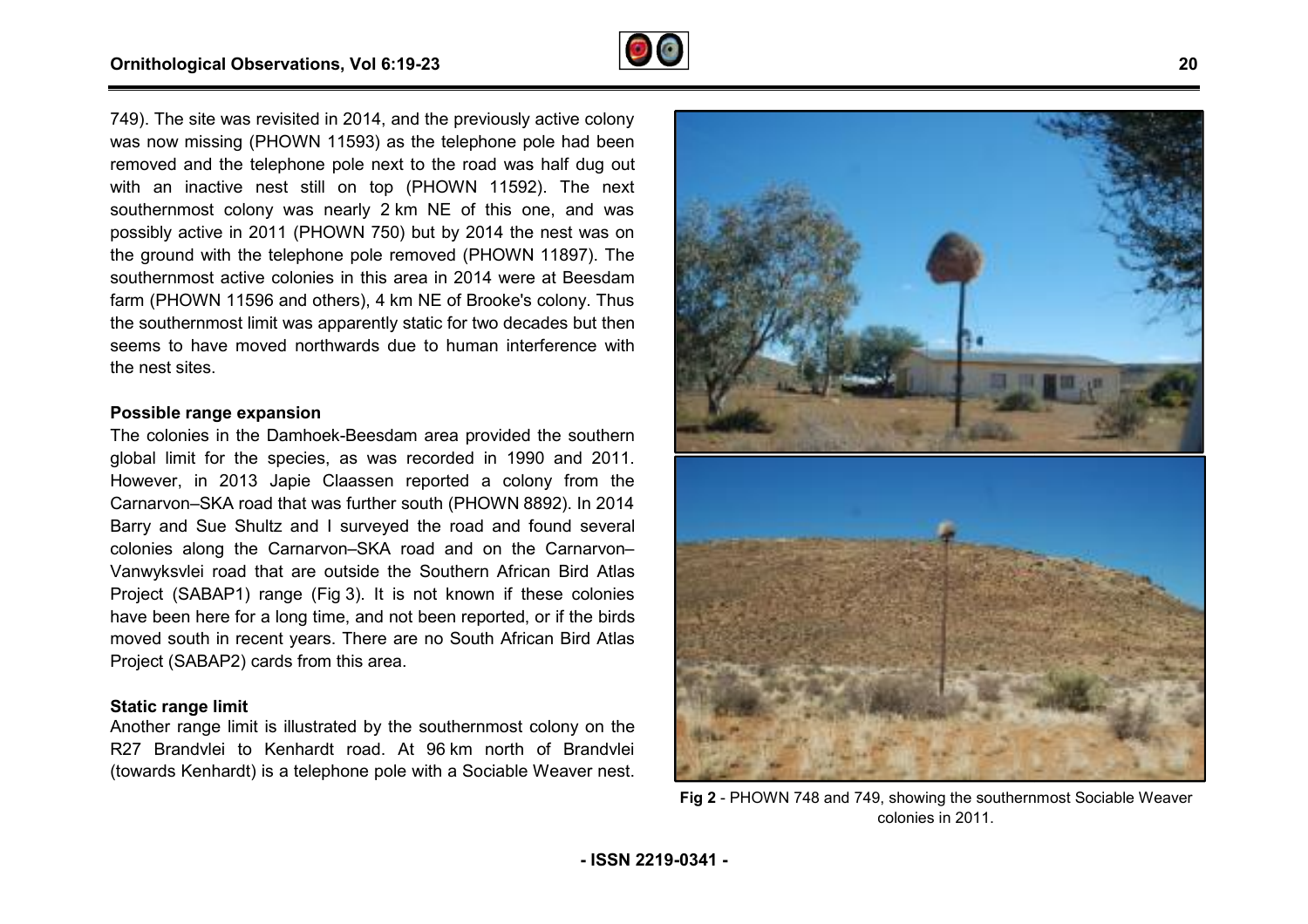



**Fig 3** - Range records of the Sociable Weaver in the southernmost parts of its range. The SABAP1 map is shown in the inset and the yellow grids in the main map section. The red markers are all the PHOWN records in the region. PHOWN 748 and 749 were believed to be the globally southernmost records until recent PHOWN records were documented, and PHOWN 11636 is now the furthest south colony.

This nest has been documented as the southernmost nest along this road for the last 4 years and it is still active (Fig 4). It has decreased in size due to a piece of the nest falling off, as recorded by a timeseries of photos by different observers. No photo was taken in 2011 but the colony was recorded as being present. The decrease is confirmed by 2 nest counts, ie 30 chambers in 2010 and 16 in 2014 – chambers were not counted in other years. The nest piece fell off between 29.02.2012 and 29.03.2013 and is visible on the ground in



Kenhardt Fig 4 - Southernmost Sociable Weaver colony on the R27 Brandvlei to

the 2013 and 2014 photos. This was reported on in a web news report (Oschadleus 2014c), which includes links to the full details of the original records. Thus the southern limit along the R27 has been the same telephone pole for 4 years, and probably for much longer. the same telephone pole for 4 years, and probably for much longer.<br>There is one record from a few kms further south (PHOWN 8439), found on Google Streetview (see also below) but it has not been seen again, so was presumably short-lived.

#### **Google Streetview**

The second photo in Fig 4 is from Google Streetview, which allowed all colonies along South African tar roads to be documented (Oschadleus 2014b). Untarred roads, Namibia and Botswana have not been covered by Google Streetview yet.

Google Streetview provides a useful baseline of colonies along tarred roads and shows a very large number of colonies along roads in the Northern Cape. In the Free State and North West Provinces, relatively few colonies were found along roads, although colonies are known from untarred roads and farms in these provinces. The results from Google Streetview will be reported on more fully in the future.

#### **Conclusion**

The Sociable Weaver has been predicted to respond to climate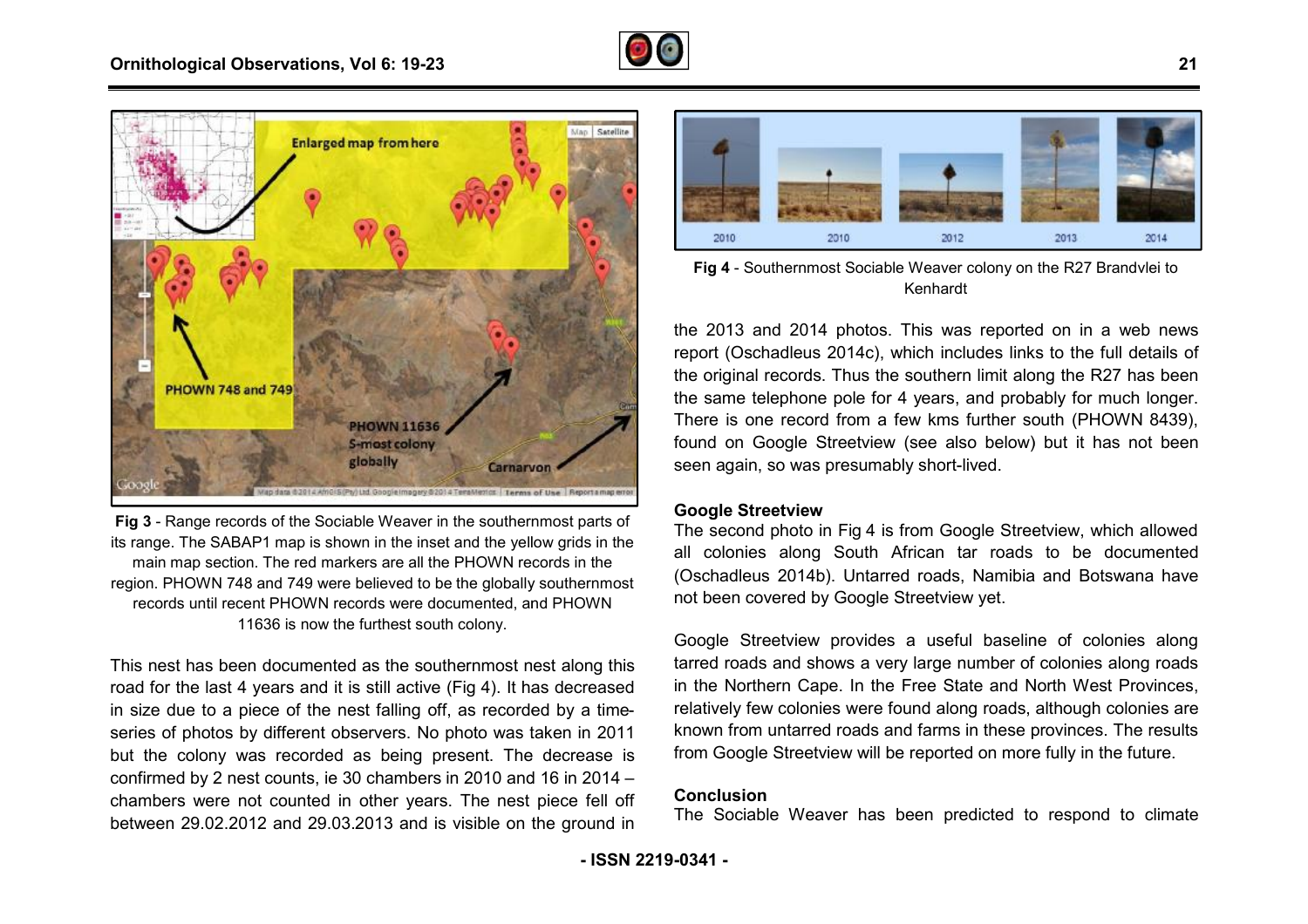

change by moving southwards (Hockey *et al.* 2011). Underhill and Brooks (2014) indicate a fairly even spread of range changes for this species across its range, in a comparison of reporting rates between SABAP1 and SABAP2. Atlasing is important to detect changes in ranges of birds over time. PHOWN provides an opportunity for anyone to contribute to monitoring these changes on a finer scale. If you are atlassing or birding at the range edge of the Sociable Weaver, please also submit a PHOWN record! 4) indicate a fairly even spread of range changes for this<br>oss its range, in a comparison of reporting rates between<br>id SABAP2. Atlasing is important to detect changes in<br>birds over time. PHOWN provides an opportunity for<br>

**- oo0oo -** 

#### **Acknowledgements**

Funding was received for PHOWN from Project for the Enhancement of Research Capacity (PERC, UCT). Thanks to all the citizen scientists who have contributed many Sociable Weaver PHOWN records! The primary observers who submitted records listed in this paper are Susie Cunningham, Amour McCarthy, Japie Claassen, Rowan Martin and Claire Kolberg.

#### **References**

**Hockey PAR, Sirami C, Ridley AR, Midgley GF, Babiker HA dley 2011.** Interrogating recent range changes in South African birds: confounding signals from land use and climate change present a challenge for attribution. Diversity and Distribution 17:254 17:254-261.

**Oschadleus HD 2014a**. PHOtos of Weaver Nests. Why PHOWN? Ornithological Observations, Vol 5: 457-461 <http://oo.adu.org.za/content.php?id=161>

**Oschadleus HD 2014b**. Google's roadside Sociable Weavers Weavers. (2014-05-15) <http://weavers.adu.org.za/newstable.php?id=516>

**Oschadleus HD 2014c.** Sociable Weaver colony in a time series. (2014-06-26) <http://weavers.adu.org.za/newstable.php?id=532>

**Underhill LG and Brooks M 2014** Preliminary summary of changes in bird distributions between the first and second Southern African Bird Atlas Projects (SABAP1 and SABAP2). Ornithological Observations 5:258-293.<http://oo.adu.org.za/content.php?id=134>

#### **Box 1. Contribute to "PHOtos of Weaver Nests"**

Please record and submit PHOWN records of Sociable Weaver nests (and nests of other weaver species). Of particular interest is an annual record of the first Sociable Weaver colony along a road when you approach the range of this species. No matter if others have recorded it - rather too many repeats than missing records!

Register and upload records at the Virtual Museum website, <http://vmus.adu.org.za>

View your records, species summaries, and much more on the PHOWN website, <http://weavers.adu.org.za/phown.php>